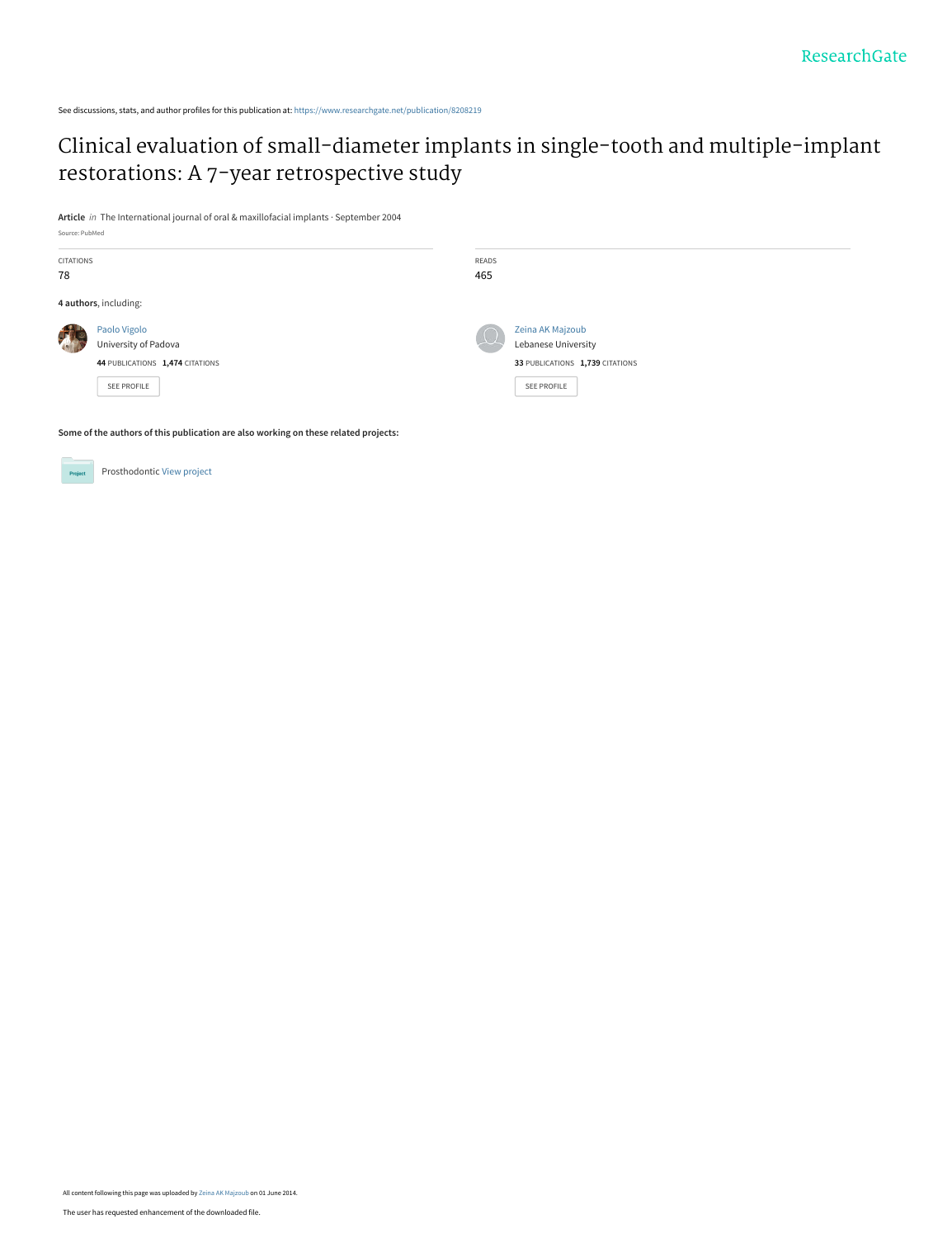# Clinical Evaluation of Small-Diameter Implants in Single-Tooth and Multiple-Implant Restorations: A 7-year Retrospective Study

Paolo Vigolo, Dr Odont, MScD<sup>1</sup>/Andrea Givani, MD, DDS<sup>2</sup>/Zeina Majzoub, DCD, DMD, MScD<sup>3</sup>/ Giampiero Cordioli, MD, DDS<sup>4</sup>

*Purpose: Placement of small-diameter implants often provides a solution to space-related problems in implant restoration. This 7-year retrospective study presents results from 192 small-diameter implants placed in 165 patients from 1992 to 1996. Materials and Methods: The dental records of each patient were reviewed. The implants, which were either 2.9 mm or 3.25 mm in diameter, were placed by 2 different surgeons. All prosthetic appliances were fabricated by the same prosthodontist. Ninetyfour implants supported single-tooth cemented restorations; the remaining 98 implants supported cemented or screw-retained partial prostheses. Results: The total implant survival rate was 95.3%.* Four implants were lost at second-stage surgery, and 5 more were lost after loading. **Discussion:** *Small-diameter implants demonstrated a survival rate similar to those reported in previous studies of standard-size implants. Conclusions: The results suggest that small-diameter implants can be successfully included in implant treatment. They may be preferable in cases where space is limited.* INT J ORAL MAXILLOFAC IMPLANTS 2004;19:703–709

Key words: *partial prostheses, single-tooth prostheses, small-diameter implants*

In implant dentistry, the use of standard-size or<br>wide-diameter implants is generally recommended wide-diameter implants is generally recommended to ensure adequate bone-to-implant contact.<sup>1</sup> Occasionally, the space available may be insufficient for the placement of implants of such dimensions. When the space available is inadequate for a standard or wide-diameter implant, use of a small-diameter implant can be an acceptable solution.

From the data available in the literature, standard-size endosseous implants have been used with consistent results in the rehabilitation of completely

and partially edentulous arches and single-tooth gaps.2–20 With regard to the rehabilitation of completely edentulous arches, Ahlqvist and associates<sup>6</sup> studied osseointegrated implants in 50 edentulous jaws during a 2-year observation period. The implant survival rate was 89% in maxillae and 97% in mandibles. Zarb and Schmitt<sup>7</sup> studied prospectively the 5- to 10-year results of edentulous patients treated with implant-supported fixed partial dentures. At the end of the observation period, 88.32% of the implants remained osseointegrated. Forty-three fixed prostheses and 5 overdentures were supported by 85.04% of these implants.

Regarding partially edentulous patients, van Steenberghe<sup>10</sup> investigated the prognosis of osseointegrated implants in partially edentulous jaws in a multicenter retrospective study. The observation time varied between 6 and 36 months after prosthetic reconstruction. The success rates for individual implants were 87% in the maxilla and and 2% in the mandible. Zarb and Schmitt<sup>11</sup> reported the results of 105 osseointegrated implants placed in the posterior zones in 46 partially edentulous patients.

The International Journal of Oral & Maxillofacial Implants 703

COPYRIGHT © 2004 BY QUINTESSENCE PUBLISHING CO, INC. PRINTING OF THIS DOCUMENT IS RESTRICTED TO PERSONAL USE ONLY. NO PART OF THIS ARTICLE MAY BE REPRODUCED OR TRANSMITTED IN ANY FORM WITHOUT WRITTEN PERMISSION FROM THE PUBLISHER.

Ψ

<sup>1</sup>Assistant Professor, Department of Clinical Odontostomatology, University of Padova, Institute of Clinical Dentistry, Padova, Italy. 2Private Practice, Vicenza, Italy.

<sup>3</sup>Professor, Department of Periodontology, Lebanese University, School of Dentistry, Beirut, Lebanon.

<sup>4</sup>Professor and Chairman, Department of Clinical Odontostomatology, University of Padova, Institute of Clinical Dentistry, Padova, Italy.

Correspondence to: Dr Paolo Vigolo, Via Vecchia Ferriera, 13, 36100 Vicenza, Italy. Fax: 39 044 496 4545. E-mail: paolovigolo@ virgilio.it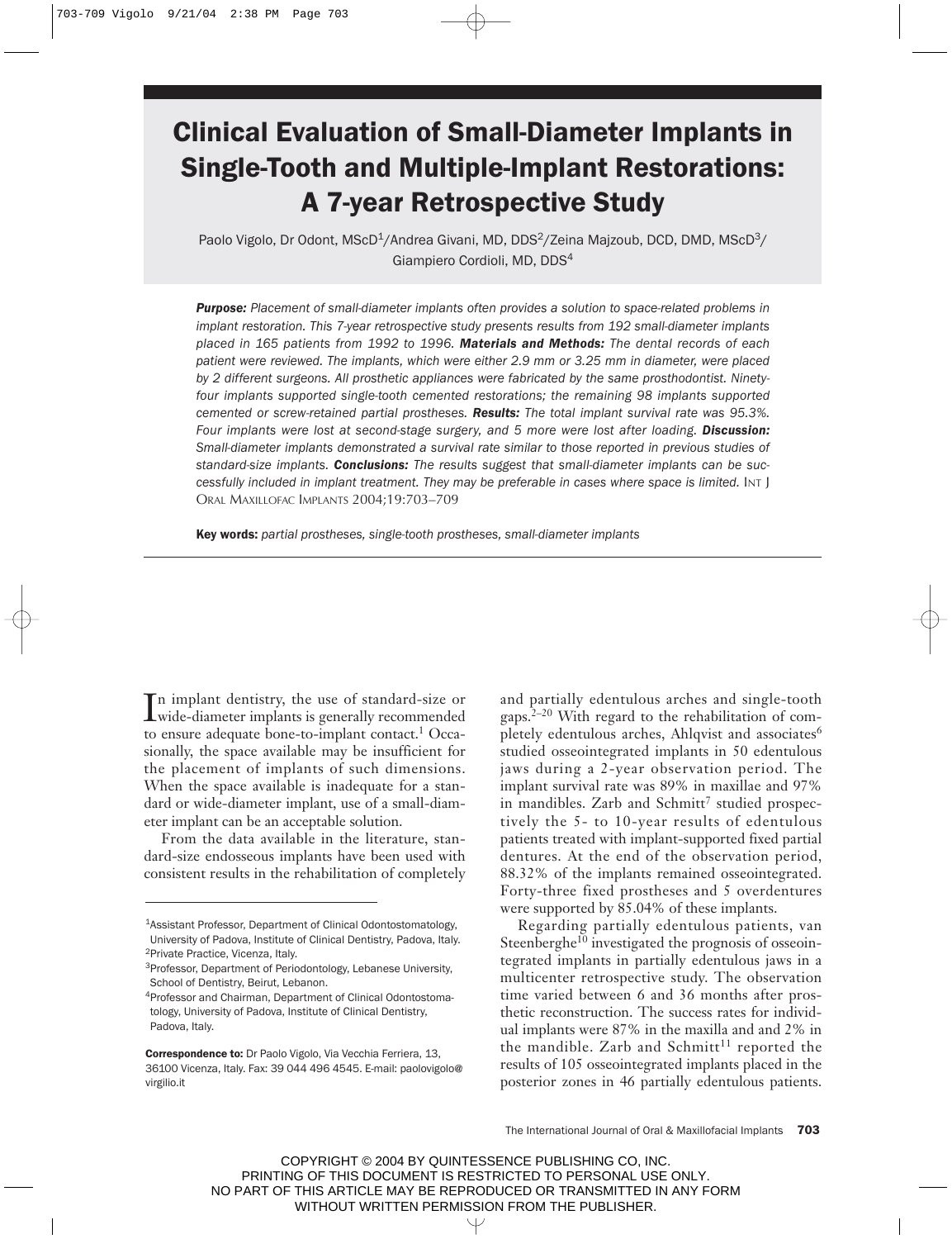One hundred five implants were placed in 46 edentulous areas in 35 patients. After periods of loaded service ranging from 2.6 to 7.4 years (mean 5.2 years), 40 of the 41 implants placed in maxillae (97.6%) remained in function, and 59 of the 64 placed in mandibles (92.2%) remained in function, with an overall implant survival rate of 94.3%. Zarb and Schmitt<sup>12</sup> also reported an average success rate of 91.5% for implants placed in the anterior region of partially edentulous maxillae and mandibles.

With regard to single-tooth restorations, Cordioli and colleagues<sup>2</sup> reported the clinical experience of 47 patients rehabilitated with a single-tooth restoration. The total implant survival rate was 94.4%. Engquist and associates<sup>18</sup> evaluated the outcome of singletooth restorations supported by Brånemark System implants (Nobel Biocare, Göteborg, Sweden) placed between 1984 and 1989; the overall survival rate was 97.6%. McMillan and coworkers<sup>20</sup> investigated the nature, timing, and frequency of complications associated with single-tooth implant therapy in a dental hospital and 2 dental offices. They reported an implant survival rate of 96%.

The available literature provides few laboratorybased articles that show the results accomplished using implants of different diameters. Ivanoff and coworkers<sup>21</sup> studied the influence of diameter on the integration of titanium screw-shaped implants in rabbit tibiae by means of removal torque measurements and histomorphometry. They inserted implants 3.0, 3.75, 5.0, and 6.0 mm in diameter and 6.0 mm long through 1 cortical layer in the tibial metaphyses of 9 rabbits and allowed them to heal for 12 weeks. The implants were then unscrewed with a torque gauge, and the peak torque required to shear off the implants was recorded. The biomechanical tests showed a statistically significant increase in removal torque with increasing implant diameter.

Two studies have questioned the importance of implant diameter. In one study, $2^2$  the effects of diameter and length on the pull-out force required to extract hydroxyapatite-coated implants from dog alveolar bone were examined. After 15 weeks of integration, implants 3.0, 3.3, and 4.0 mm in diameter and 4, 8, and 15 mm in length were pulled. The results of this study showed that the pull-out force correlated strongly to implant length but not to diameter. The other study<sup>23</sup> compared the pull-out resistance of small- and large-diameter (3.25- and 4.25-mm) dental implants placed in the mandibles of 5 embalmed humans and the relationship between pullout resistance and bone density. The maximum pull-out force required for the large-diameter implants was 15% greater than that required for the small-diameter implants, but the difference was not

statistically significant. In the same study a significant positive correlation between pull-out resistance and bone density was noted for both large-diameter  $(P < .05)$  and small-diameter implants  $(P < .01)$ . However, the real clinical significance of torque and pull-out tests remains controversial.

Davarpanah and associates $24$  suggested that small-diameter implants are indicated in specific clinical situations (eg, where there is reduced interradicular bone or a thin alveolar crest, for the replacement of teeth with small cervical diameter). In a clinical investigation, Polizzi and coworkers<sup>25</sup> used 3.0-mm-wide implants to support 30 single maxillary and mandibular incisors in 21 patients. The implants were in function for 3 to 7 years, and 29 were still stable at the end of the study. The overall success rate was 96.7%. In a previous study, Vigolo and Givani<sup>26</sup> summarized 5 years of clinical data on a group of patients treated using 2.9-mmwide mini-implants. The results achieved by the mini-implant rehabilitations were similar to those reported for standard single-tooth implant restorations. The overall implant survival rate was 94.2%. Andersen and colleagues<sup>27</sup> compared the success rate and marginal bone resorption of small-diameter self-tapping implants placed in minimal bone volume with standard-diameter self-tapping implants placed in an alveolar process with good dimensions. Fifty-five patients were included in the study; 27 patients received 28 standard-diameter (3.75-mm) implants, and 28 patients received 32 small-diameter (3.25-mm) implants to replace central and/or lateral incisors in the maxilla. In both groups, marginal bone loss followed the same pattern, and a mean radiographic bone loss of 0.4 mm was recorded from the first examination to the last. The use of small-diameter implants has been advocated in orthodontic treatment.<sup>28</sup> Gedrange and associates<sup>29</sup> tested the effects of bite and orthodontic forces exerted on 3 types of endosseous titanium implants (all 9 mm in length and 3.3 mm in diameter). All implant types investigated showed good biomechanical properties.

Hallman<sup>30</sup> evaluated the use of reduced-diameter implants as an alternative to bone grafting for the treatment of patients with severely resorbed maxillae. Forty patients (25 women and 15 men; mean age 57 years, range 19 to 86 years) with insufficient bone volume for the placement of standard-size implants in the maxilla, 31 of whom were completely edentulous, were treated with 3.3-mm-wide ITI titanium plasma-sprayed solid-screw implants (Straumann, Waldenburg, Switzerland). Preoperative radiographic examination showed that in all cases, the height of the alveolar crest was less than 10 mm

704 Volume 19, Number 5, 2004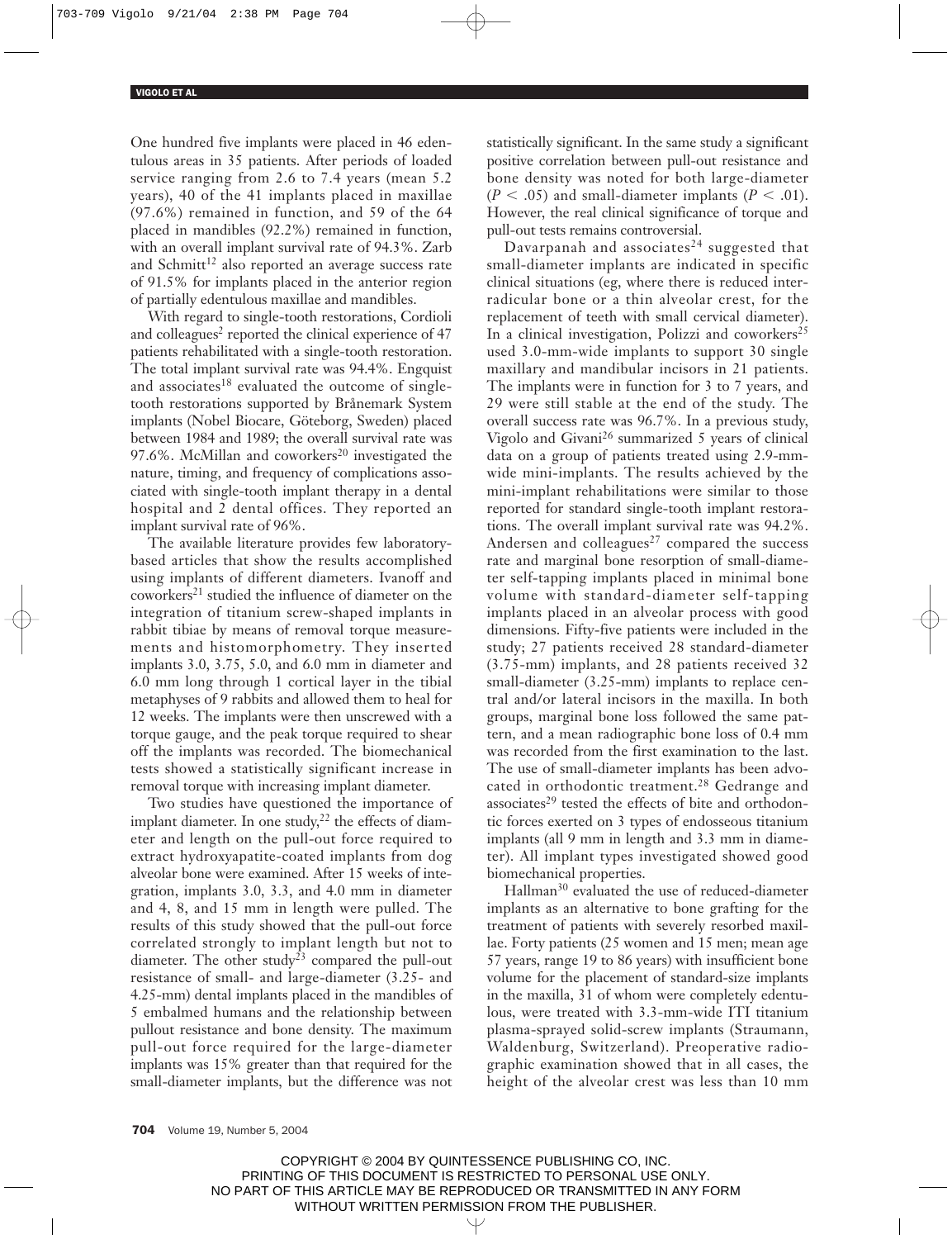

Fig 1a Distribution of maxillary small-diameter implants. Fig 1b Distribution of mandibular small-diameter implants.

where the width was 4 mm. A total of 182 implants either 8 or 12 mm in length were placed. Three patients received overdentures, and 3 others received single-crown restorations; the remaining patients were treated with fixed prostheses. One 8-mm-long implant was lost 1 month after placement. The survival rate was 99.4% after 1 year of loading. Four implants with peri-implantitis were successfully treated and 1 implant was a "sleeper" because of malposition; the cumulative success rate was 96.4%.

 $\bar{Z}$ insli and coworkers<sup>31</sup> evaluated 2-part ITI implants (full-body screws 3.3 mm in diameter; Straumann) in a prospective clinical study. One hundred forty-nine partially or completely edentulous patients received a total of 298 implants over a 10-year period. After a standard healing period (3 to 6 months), the implants were restored with fixed restorations such as single crowns, fixed partial or complete prostheses, or overdentures. Complete prostheses or overdentures in the edentulous jaw were the predominant types of restoration. The cumulative 5-year implant survival rate was 98.7%; after 6 years, it was 96.6%. The authors concluded that the success of 3.3-mm ITI implants appears to be predictable if clinical guidelines are followed and appropriate prosthetic restorations are provided. However, fatigue fracture can occur after a long period of function.

The aim of this study was to collect and summarize 7 years of clinical data on a group of patients treated using small-diameter implants for singletooth and multiple-tooth restorations, both in a private clinic and in a university environment.

## MATERIALS AND METHODS

Between 1992 and 1996, 683 patients were offered implant treatment in a private office setting and at



the Implant Center of the Institute of Clinical Dentistry of the University of Padova (Italy). A total of 3,227 implants were placed. All small-diameter implants placed in the timeframe under consideration were included in the study. During the inclusion period, 165 patients (101 women and 64 men ranging from 17 to 74 years old; mean age 39 years) each received at least 1 small-diameter implant and prosthesis to replace their missing teeth. All patients in the sample group were in good health. All 165 returned for recall, and all have been included in the initial and final data.

A total of 192 small-diameter implants (3i/ Implant Innovations, Palm Beach Gardens, FL), 100 of which were 2.9 mm wide and 92 of which were 3.25 mm wide, were positioned following a conventional 2 stage surgical technique (Fig 1). Small-diameter implants were chosen where space limitations prevented the use of wider ones. Surgical templates were used to decrease the risk of damaging the adjacent teeth and to compensate for difficulties in the prosthetic phase caused by poor positioning of the implant. If an implant had to be placed in an extraction site in an esthetic area, a 2-month waiting period was used to allow the soft tissues to heal before implant placement. Ninety-two implants were placed in type 1 bone, 52 in type 2 bone, 34 in type 3 bone, and 14 in type 4 bone.<sup>32</sup> Ninety-four small-diameter implants were used for cemented single-tooth restorations; the remaining 98 implants were used in combination with standard-size implants to support partial prostheses. Thirty-two implants were combined with standard-diameter implants to support fixed cemented partial prostheses, and 66 supported fixed screwretained prostheses. The number of small-diameter implants used is summarized in Table 1.

The 126 small-diameter implants that supported cement-retained restorations were restored with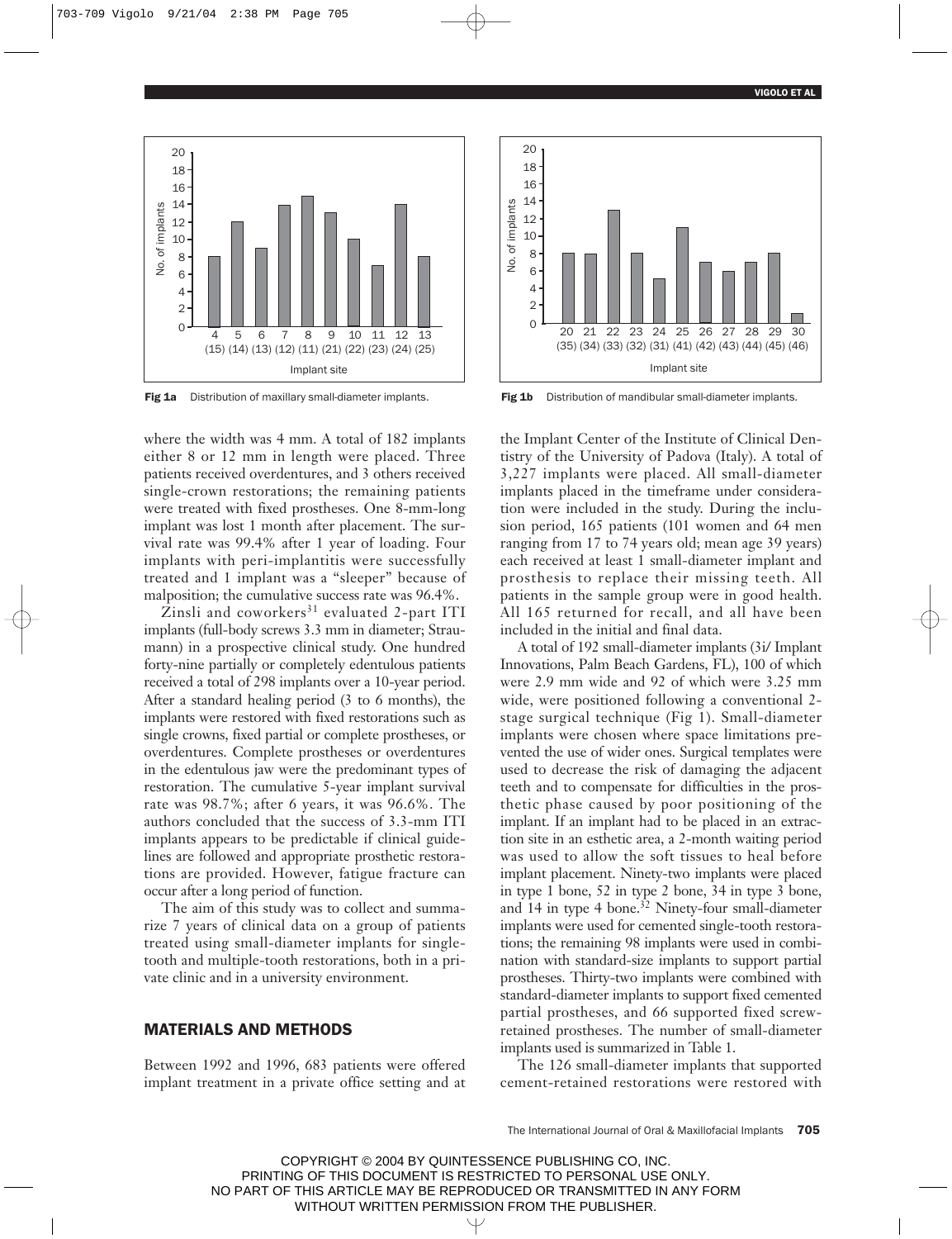| <b>Table 1 Length and Diameter of Small-</b><br><b>Diameter Implants Used</b> |                           |                 |  |  |
|-------------------------------------------------------------------------------|---------------------------|-----------------|--|--|
|                                                                               | Length (mm) Diameter (mm) | No. of implants |  |  |
| 8.5                                                                           | 2.90                      | 8               |  |  |
| 10.0                                                                          | 2.90                      | 30              |  |  |
| 13.0                                                                          | 2.90                      | 42              |  |  |
| 15.0                                                                          | 2.90                      | 20              |  |  |
| 8.5                                                                           | 3.25                      | 2               |  |  |
| 10.0                                                                          | 3.25                      | 21              |  |  |
| 11.5                                                                          | 3.25                      | 37              |  |  |
| 13.0                                                                          | 3.25                      | 22              |  |  |
| 15.0                                                                          | 3.25                      | 10              |  |  |

UCLA abutments directly engaged on the implant heads. Gold machined UCLA abutments (GUCA3 for the 2.9-mm-wide implants, MUCG1 for the 3.25-mm-wide implants; 3i/Implant Innovations) were used. Provisional resin restorations were fabricated, secured to the posts with temporary cement (Temp Bond NE; Kerr Italia, Scafati, Italy), and left in for a 2-month period. The use of provisional prostheses enhanced healing of the peri-implant soft tissues and also permitted evaluation of the occlusion and alteration of both the static and dynamic occlusal contacts. After this phase, regular porcelain-fused-to-metal definitive crowns and fixed partial restorations with porcelain occlusal surfaces were fabricated for 82 of these implants. Esthetic factors were of less importance for the remaining 44 implants; thus, resin-and-gold crowns and fixed partial restorations with gold occlusal surfaces were fabricated. The occlusal surfaces of the restorations were designed to avoid premature contact during lateral and protrusive movements. All definitive restorations were cemented with Temp Bond NE temporary cement.

Sixty-six of the small-diameter implants were joined to standard-size implants to support screwretained restorations. Provisional restorations were not fabricated in these cases. Gold machined UCLA abutments (3i/Implant Innovations) were used; the metal structures were waxed and cast using a noble alloy following standard laboratory procedures. After ceramic application, the definitive restorations were screwed onto the implants using a torque wrench calibrated at 30 Ncm (Torque Drive CATDO; 3i/Implant Innovations). The occlusal surfaces of the restorations were designed to avoid premature contact during lateral and protrusive movements. The screw access holes on the occlusal surfaces of the partial prostheses were closed with composite resin (Tetric Ceram; Ivoclar Vivadent, Schaan, Lichtenstein) 1 month after prosthesis delivery.

Following prosthetic treatment, the patients were seen for follow-up every 3 months during the first year and every 6 months in subsequent years. All the patients regularly returned to the office or to the university clinic for recall. Implant survival was based on the following criteria<sup>3</sup>:

- Absence of mobility (mobile implants were removed)
- Absence of painful symptoms or paresthesia
- Absence of peri-implant radiolucency
- Absence of progressive marginal bone loss

Seven years after implant placement, at the last follow-up appointment, all patients were seen and the presence or absence of supragingival plaque, presence or absence of gingival inflammation, bleeding on probing, amount of keratinized gingiva around the abutment, and probing depth from the gingival margin were recorded based on peri-implant mucosal response at the 4 surfaces. All cemented crowns and partial prostheses were carefully removed using pliers (GC Removal Pliers, K. Y. Type; GC Corporation, Tokyo, Japan) to avoid damaging them. The custom posts and screw-type prostheses were unscrewed to allow the measurement of the sulcus depth. A periodontal probe was used to record the length from the marginal gingiva to the head of the implant. Intraoral radiographic examinations were performed using the paralleling technique and an adjusted film-holding device as suggested in previous studies.<sup>2,33</sup> The radiographic films were observed using a  $5\times$  magnifying lens, which permitted the measurement of marginal bone resorption with an accuracy of  $\pm$  0.3 mm. Occlusal relationships and all prosthetic complications were recorded. All evaluations were accomplished by the same prosthodontist who carried out the prosthetic procedures.

## RESULTS

Four implants (10 mm in length) failed during the second surgical phase. Two of these implants had been placed in type 4 bone in first premolar sites in the maxilla in a 52-year-old woman. This patient was restored with 2 partial ceramometal 3-unit fixed prostheses connecting the second premolars to the canines. The other 2 failed implants had been placed in a mandibular incisal site in a 62-year-old man who was a heavy smoker. This patient was also treated with a conventional ceramometal prosthesis supported by his proximal natural teeth.

Five more implants were lost after loading. One implant (13 mm in length), which had been placed

706 Volume 19, Number 5, 2004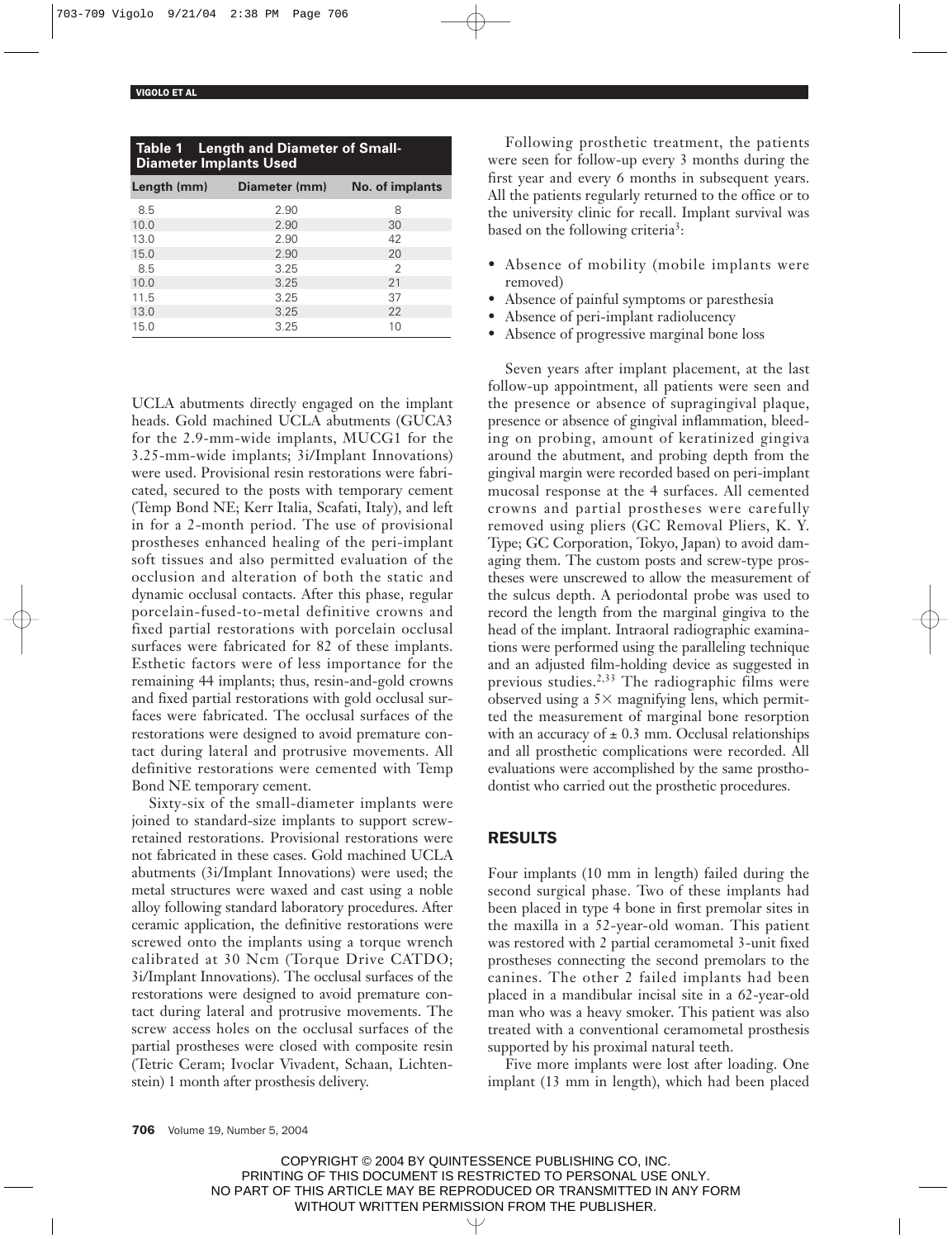|   | <b>Sex Age</b> | <b>Implant location</b>                                                                                                              | Implant<br>size (mm) | <b>Prosthesis</b><br>type | <b>Retention</b> | <b>Time</b><br>elapsed<br>$(mo)*$ | <b>Complication</b>              |
|---|----------------|--------------------------------------------------------------------------------------------------------------------------------------|----------------------|---------------------------|------------------|-----------------------------------|----------------------------------|
| F | 25             | Mandibular left lateral incisor                                                                                                      | $3.25 \times 13$     | <b>STR</b>                | Cemented         | 3                                 | Lost implant                     |
| F | 48             | Maxillary right first premolar<br>Maxillary right second premolar<br>Maxillary left first premolar<br>Maxillary left second premolar | $3.25 \times 10$     | <b>MIR</b>                | Screw-retained   | 3                                 | Lost implant                     |
| M | 37             | Maxillary right canine                                                                                                               | $3.25 \times 15$     | <b>STR</b>                | Screw-retained   | 6<br>12                           | Loose screw<br>Loose screw       |
| M | 25             | Maxillary right canine                                                                                                               | $2.9 \times 15$      | <b>MIR</b>                | Cemented         | 6                                 | Provisional prosthesis fracture  |
| M | 45             | Maxillary left second premolar                                                                                                       | $2.9 \times 13$      | <b>MIR</b>                | Cemented         | 6                                 | Provisional prosthesis fracture  |
| M | 32             | Maxillary left lateral incisor                                                                                                       | $3.25 \times 10$     | <b>MIR</b>                | Cemented         | 6                                 | Provisional prosthesis fracture  |
|   |                |                                                                                                                                      |                      |                           |                  | 12                                | Provisional prosthesis fracture  |
| F | 43             | Maxillary right lateral incisor                                                                                                      | $2.9 \times 15$      | <b>MIR</b>                | Cemented         | 6                                 | Provisional prosthesis fracture  |
| F | 33             | Maxillary left lateral incisor                                                                                                       | $3.25 \times 11.5$   | <b>MIR</b>                | Cemented         | 6                                 | Provisional prosthesis loosening |
| F | 67             | Mandibular left canine                                                                                                               | $3.25 \times 15$     | <b>MIR</b>                | Cemented         | 6                                 | Provisional prosthesis loosening |
| M | 34             | Mandibular right first premolar                                                                                                      | $2.9 \times 15$      | <b>MIR</b>                | Cemented         | 6                                 | Provisional prosthesis loosening |
| F | 44             | Mandibular left central incisor                                                                                                      | $2.9 \times 13$      | <b>MIR</b>                | Cemented         | 6                                 | Provisional prosthesis loosening |
| F | 42             | Maxillary left second molar                                                                                                          | $3.25 \times 13$     | <b>MIR</b>                | Cemented         | 6                                 | Provisional prosthesis loosening |
| M | 56             | Maxillary right lateral incisor                                                                                                      | $3.25 \times 15$     | <b>STR</b>                | Cemented         | 12                                | Definitive prosthesis loosening  |
| F | 61             | Maxillary right lateral incisor                                                                                                      | $2.9 \times 15$      | <b>STR</b>                | Cemented         | 12                                | Definitive prosthesis loosening  |
| F | 22             | Maxillary left lateral incisor                                                                                                       | $3.25 \times 13$     | <b>STR</b>                | Cemented         | 12                                | Definitive prosthesis loosening  |
| F | 34             | Maxillary left lateral incisor                                                                                                       | $2.9 \times 15$      | <b>STR</b>                | Cemented         | 12                                | Definitive prosthesis loosening  |
| M | 53             | Mandibular left lateral incisor                                                                                                      | $3.25 \times 13$     | <b>STR</b>                | Cemented         | 6                                 | Definitive prosthesis loosening  |
|   |                |                                                                                                                                      |                      |                           |                  | 18                                | Definitive prosthesis loosening  |
| F | 60             | Mandibular left central incisor                                                                                                      | $2.9 \times 10$      | <b>STR</b>                | Cemented         | 12                                | Definitive prosthesis loosening  |
|   |                |                                                                                                                                      |                      |                           |                  | 24                                | Definitive prosthesis loosening  |
| F | 19             | Mandibular right lateral incisor                                                                                                     | $3.25 \times 15$     | <b>STR</b>                | Cemented         | 12                                | Definitive prosthesis loosening  |

#### **Table 2 Prosthetic Complications Observed in the 165 Patients Treated with Small-Diameter Implants**

\*Between the second surgical phase and the development of the complication.

STR = single-tooth restoration; MIR = multiple-implant reconstruction supported in combination with standard-size implants.

in the mandibular left lateral incisor site of a 25 year-old woman, was lost 1 month after cementation of the temporary crown. The implant was replaced with a 15-mm-long small-diameter implant, which osseointegrated fully. Four implants (10 mm in length) that had been placed in type 4 bone in the maxilla of a 48-year-old woman were lost 3 months after the custom posts were positioned on the implant and the temporary restoration was cemented. The patient was restored with an overdenture supported by a bar splinted by 4 remaining osseointegrated standard-size implants.

One patient reported loosening of a custom post twice. The post was remade, and the problem did not recur. Nine patients reported fracture or loosening of the provisional cemented resin prostheses. These problems were solved by making appropriate adjustments to the patients' occlusion. Seven patients reported recurrent loosening of provisionally cemented definitive crowns, all of which had porcelain occlusal surfaces. This problem was solved by selective equilibration to achieve optimal occlusion and to avoid contact in lateral and protrusive movements. All prosthetic complications are summarized in Table 2.

Clinical evaluation of the peri-implant mucosa using periodontal indices revealed satisfactory results for the implant-mucosa interfaces. Dental plaque was present on only 18% of the considered surfaces, and gingival inflammation was present at 5.7%. Keratinized attached gingiva was not present at 10% of the buccal surfaces, nor at 6.4% of the lingual surfaces. A mean probing depth of 2.4 mm was recorded; this is less than the probing depths reported in some studies.<sup>2,34,35</sup> A low percentage of sites (7.0%) had bleeding on probing. The mean marginal bone loss at the last check-up, measured from the apical end of the smooth collar of the implant using intraoral radiographs, was 0.8 mm (range 0.5 to 1.2 mm) (Table 3). No differences between 2.9-mm and 3.25-mm implants or between cemented and screw-retained multiple-implant restorations were detected clinically.

## **DISCUSSION**

The results of the present clinical study indicated that small-diameter implants can be included in implant treatment successfully. With a projected

The International Journal of Oral & Maxillofacial Implants 707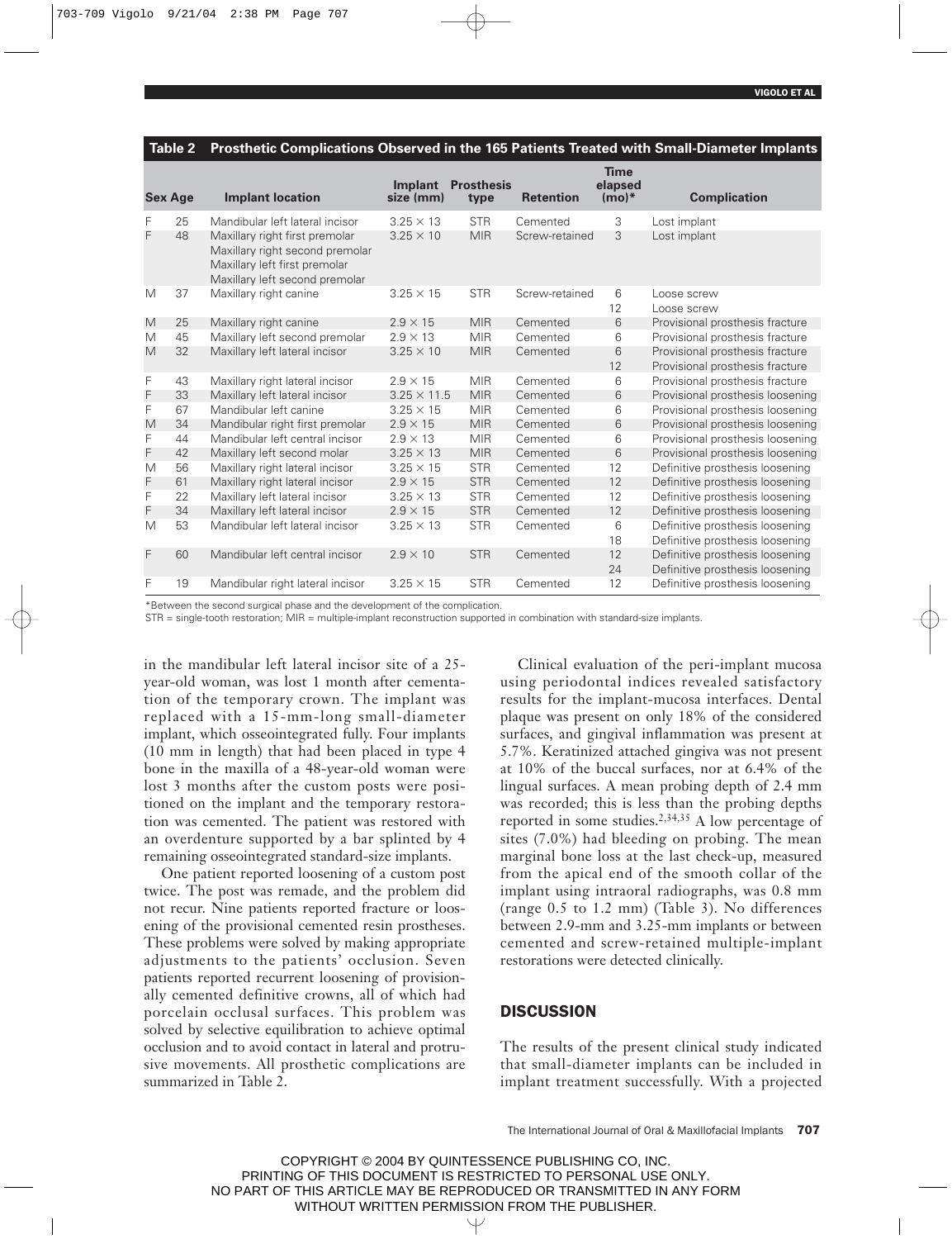|             | Table 3 Peri-implant Marginal Bone Loss |                         |                       |  |  |  |
|-------------|-----------------------------------------|-------------------------|-----------------------|--|--|--|
| <b>Time</b> | $0$ to 0.5 mm<br>n(%)                   | $0.6$ to 1.0 mm<br>n(%) | 1.0 to 1.2 mm<br>n(%) |  |  |  |
|             | Baseline* 183 (100)                     |                         |                       |  |  |  |
| 7 v         | 22(12)                                  | 123 (67.2)              | 38 (20.8)             |  |  |  |

\*Prosthesis seating.

No site showed more than 1.2 mm of marginal bone loss.

success rate comparable to that obtained with standard or wide-diameter implants, they may be considered the treatment of choice in cases where space-related difficulties exist.

This 7-year retrospective study presents the results from 192 small-diameter implants for singletooth and partial prostheses placed in 165 patients from 1992 to 1996. The implants were placed by 2 different surgeons, but all prostheses were fabricated by the same prosthodontist. The survival rate for the small-diameter implants in this study was 95.3%. The remaining 3,035 standard-size implants placed during the inclusion period in both the private practice and university settings demonstrated a 94.3% survival rate. These results are similar to those reported in other clinical studies.<sup>25,27,30</sup>

The small-diameter implant is commonly used in areas where ridge dimensions are narrow or space is limited. These conditions are frequently found in the maxilla, especially after orthodontic treatment or in situations where teeth are missing congenitally. Lack of sufficient space for a standard-size implant is also common in the mandibular incisor and maxillary premolar and canine regions. Furthermore, the placement of small-diameter implants can be an alternative to bone augmentation surgery in patients with thin posterior mandibular ridges.

The occlusal scheme was designed to avoid prematurities in eccentric movements. In maximum intercuspation, strong contacts were usually achieved in the posterior (molar and premolar) areas and minimal contacts in the anterior (canine and lateral and central incisal) areas. Once eccentric movements (lateral or protrusive) began, the anterior teeth immediately became the guidance, disoccluding the posterior teeth. All minor prosthetic problems (eg, fracture and decementation of provisional crowns, decementaiton of definitive crowns) were associated with occlusal prematurity.

Sixteen small-diameter implants were placed in the maxillary canine areas, and 19 small-diameter implants were placed in the mandibular canine areas (Fig 1); all were at least 13 mm long. For canine restoration, in cases of restorations supported by a combination of small-diameter and standard-size implants, an attempt was made to concentrate the lateral guiding movements in the first premolar area. In cases of single-tooth restoration in the canine areas, canine guidance was provided. In only 3 cases did minor prosthetic problems occur with implants placed in the canine areas (Table 2). The problems were solved with minor occlusal adjustment by avoidance of occlusal overload on those implants. In 1 patient, a 2.9-mm-wide implant was positioned in the mandibular right first molar site, where a thin crestal ridge did not allow placement of a widerdiameter implant. The definitive restoration in that situation involved a ceramometal crown with a porcelain occlusal surface: The crown shape was reduced to the dimensions of a mandibular premolar to better control the occlusal contacts of the prosthesis. One patient reported the loosening of a custom post on a 2.9-mm-wide mini-implant. The post showed some casting imperfections at the hexagon level. After it was remade, the problem did not recur.

Comparable results were achieved for mandibular and maxillary small-diameter implants. Optimal primary stability was sought in all surgical procedures, especially in those in soft bone. No differences between the 2.9-mm and 3.25-mm implants, between small-diameter implants used for singleunit restorations and those included in multipleimplant restorations, or between cemented and screw-retained multiple-implant restorations were detected clinically. However, the study did not include any partial prostheses supported solely by small-diameter implants, and the impact of standard implants on the success of the prostheses supported by both small-diameter and standard implants could not be evaluated clearly. Therefore, this investigation does not support the use of small-diameter implants alone to support multiunit prostheses.

## **CONCLUSIONS**

One hundred sixty-five patients received 192 smalldiameter implants between 1992 and 1996. The overall survival rate was 95.3%; the failures were related to poor bone quality at the recipient site and to occlusal problems. Within the limitations of this investigation, it can be concluded that small-diameter restorations can be a valid alternative in many clinical situations where space or bone availability does not permit the use of standard or wide-diameter implants.